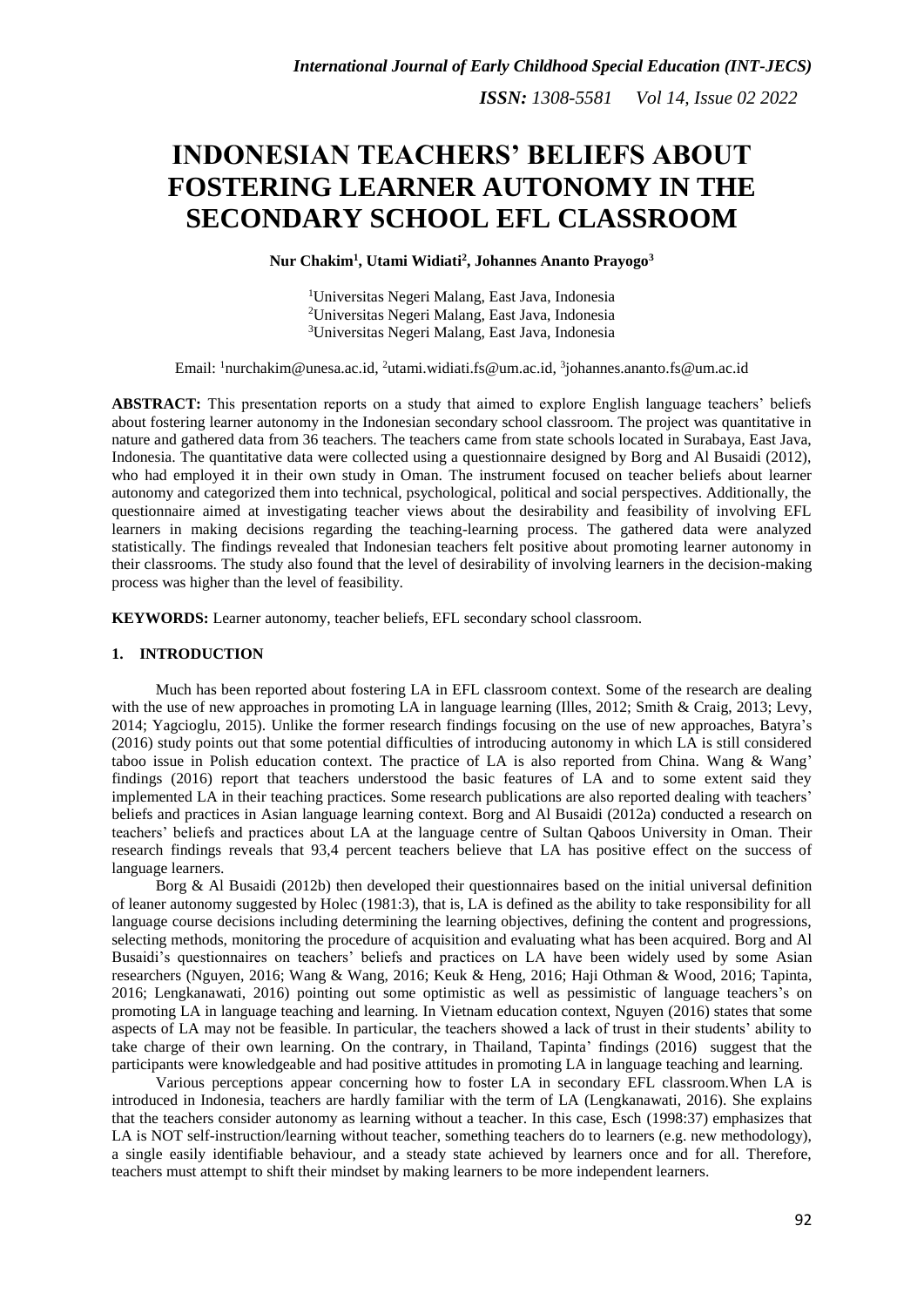## *International Journal of Early Childhood Special Education (INT-JECS)*

*ISSN: 1308-5581 Vol 14, Issue 02 2022*

This research project on LA is considered essential as the findings would provide insight as well as recommendation to the policy makers, particularly minister of education, to follow up the research findings by holding seminars, workshops, or teacher trainings on LA. This research project also supports Indonesian national curriculum in which teachers are supposed to foster students to become autonomous learners by having the 21st century skills such as creative, productive, critical, independent, collaborative and communicative thinking skills (Minister Decree No 20, 2016). Autonomous learning which has the idea of learning how to learn would equip the learners with lifelong learning skills. It is supported by a research finding conducted by Yurdakul (2017) which shows that autonomous learning has a positive interaction with lifelong learning. Finally, the investigation of teachers' beliefs about fostering LA would enrich the literature of LA in Indonesian educational context.

Regarding the fact that language teachers in Indonesia are not yet familiar with the concepts of LA and limited literature is reported regarding teachers' beliefs on LA, it is important to conduct a study about teachers' beliefs, desirability and feasibility of fostering LA in Indonesian secondary classroom. The aims of the research is to describe the Indonesian EFL teachers' beliefs about learner autonomy in the EFL classroom and to know how desirable and feasible the teachers feel it is to promote learner autonomy.

# **2. METHODS**

In conducting the research, survey research design was applied. It involved 40 EFL secondary school teachers attending one-day 'Best Practices' English teachers' workshop in Surabaya state university, East Java, Indonesia. Out of the 40 questionnaires distributed, the researcher only got 36 questionnaires completely filled in. The questionnaires were then analysed statistically by using descriptive statistics in the form frequency counts and percentages. The reports are then presented in the form of tables of frequency based on four categories, that is, technical, psychological, political and social categories.

Regarding the instruments used, the researcher applied questionnaires developed by Borg and Al Busaidi (2012b) to collect the data. They are chosen because they are well-designed based on LA principles and have been used by researchers in many different context in Asian countries. The questionnaires consist of two sections. The first section is in the form of 37-Likert scale items on five-point scale of agreement addressing the concepts of LA, while in the second section, the focus is on the teachers' view about desirability and feasibility of involving learners in making decisions on various learning activities.

#### **3. RESULTS**

#### **A. Teachers' Beliefs about LA**

In this study, teachers' beliefs are categorized into four parts: technical, psychological, political, and social perspective (Borg & Al Busaidi, 2012b). In technical aspect, it includes learning facilities such as the use of library, internet, and self-access centre. Factors such as age group, motivation, confidence and learning effectiveness are classified into psychological aspect. While in political category, it covers items which are connected to freedom, choices, decision making, and teacher-centeredness. At last, social category has something to do with cultural backgrounds, collaboration and western-non western issues.

| No | <b>Statements</b>                                                            | Disagree<br>$\frac{0}{0}$ | Unsure<br>$\%$ | Agree<br>$\%$ |
|----|------------------------------------------------------------------------------|---------------------------|----------------|---------------|
|    | Independent study in the library is an activity which develops<br>LA.        |                           | 13.9           | 86.1          |
|    | LA can develop most effectively through learning outside the<br>classroom.   | 5,6                       | 16.7           | 77.7          |
|    | LA is promoted by independent work in a self-access centre.                  | 2.8                       | 19,4           | 77.8          |
| 4  | Out-of-class tasks which require learners to use the internet<br>promote LA. | $\Omega$                  | 13.9           | 86.2          |

| <b>Technical Perspective</b> |  |  |
|------------------------------|--|--|
|------------------------------|--|--|

Table 1. Technical Perspective of LA

From table 1, teachers show their strong agreement that students who perform activities in the library seems to have great potential to become independent learners (86.1%). Library is considered appropriate to be used by teachers to assign their students to do out-of-class tasks which require learners to read books as well as to use internet. Internet access which mostly available in the library provides all the information needed by the students for the purpose of accomplishment of their learning tasks. In this case, teachers feel that the use of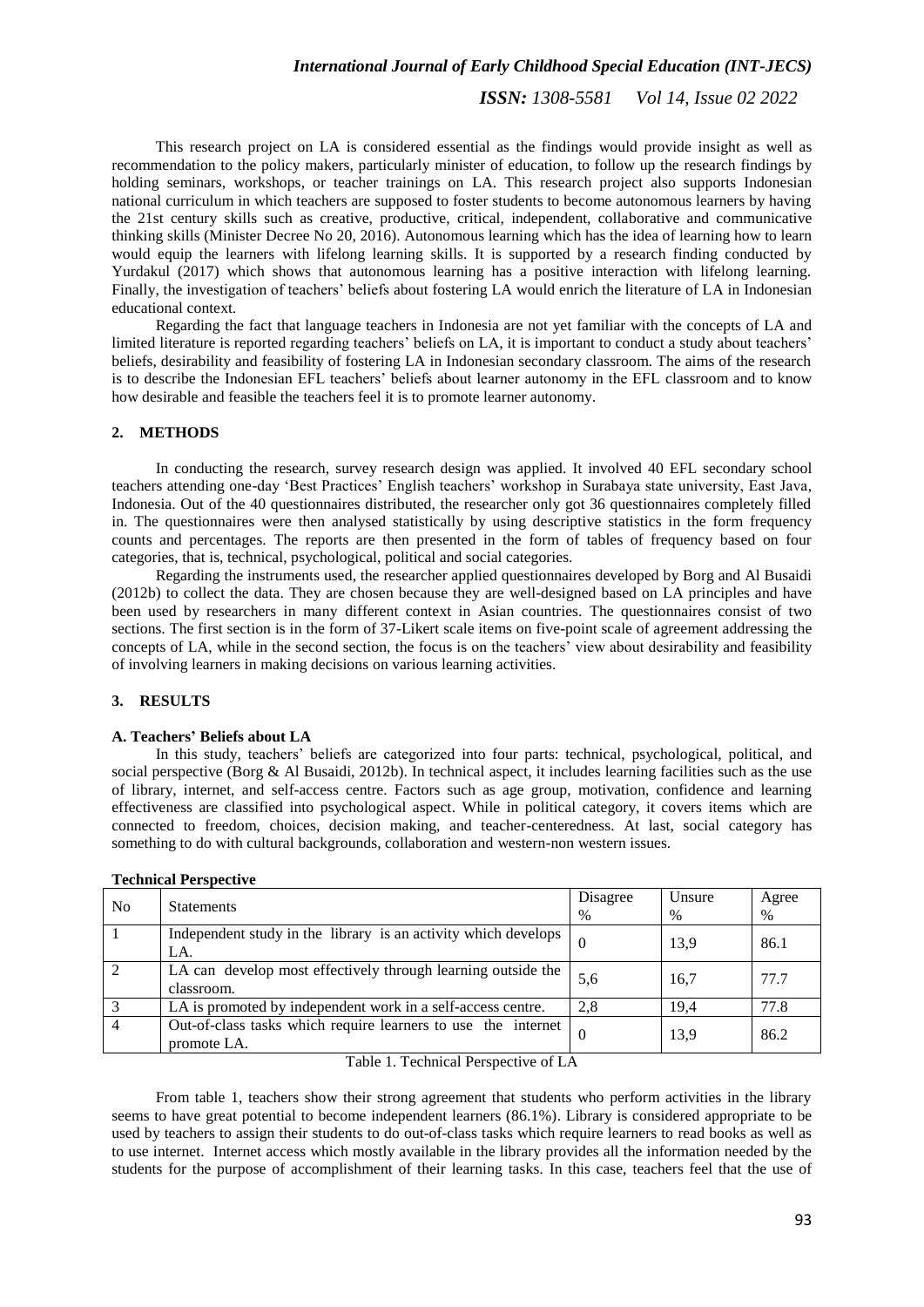# *International Journal of Early Childhood Special Education (INT-JECS)*

*ISSN: 1308-5581 Vol 14, Issue 02 2022*

internet for learning significantly promotes LA (86.2%). Adiitionally, teachers are convinced that giving the students outdoor activities will enable students to be more autonomous (77.7%). Students will experience new things when they are exposed with new learning environment outside the classroom. Similar to learning beyond the classroom, teachers also feel positive that independent work in self access centre will give great influences to learners to promote learner autonomy (77.8%).

| N <sub>0</sub> | <b>Statements</b>                                          | Disagree | Unsure | Agree |
|----------------|------------------------------------------------------------|----------|--------|-------|
|                |                                                            | $\%$     | $\%$   | $\%$  |
| $\vert$ 1      | Language learners of all ages can develop LA.              | 8.3      | 16.7   | 75    |
| $\overline{2}$ | LA means learning without a teacher.                       | 38.9     | 27.8   | 33.4  |
| $\overline{3}$ | It is possible to promote LA with both young language      | 8.3      | 8.3    | 83.4  |
|                | learners and with adults.                                  |          |        |       |
| $\overline{4}$ | LA requires the learner to be totally independent of the   | 27.8     | 25     | 47.2  |
|                | teacher.                                                   |          |        |       |
| 5              | Learner-centred classrooms provide ideal<br>conditions for | 2.8      | 8.3    | 88.9  |
|                | developing LA.                                             |          |        |       |
| 6              | The ability to monitor one's learning is central to LA.    | 2.8      | 16.7   | 80.6  |
| $\overline{7}$ | Motivated language learners are more likely to develop LA  | 2.8      | 13.9   | 83.3  |
|                | than learners who are not motivated.                       |          |        |       |
| 8              | LA has a positive effect on success as a language learner. | $\Omega$ | 5.6    | 94.4  |
| 9              | To become autonomous, learners need to develop the ability | $\Omega$ | 11.1   | 88.9  |
|                | to evaluate their own learning.                            |          |        |       |

## **Psychological Perspective**

Table 2. Psychological Perspective of LA

In spite of showing uncertainty in the development of LA, items in psychological aspect mostly gives positive notions in the development of LA (Table 2). Most teachers agreed that language learners of all ages could develop LA (75%). However, when it is specified into young and adult learners, teachers are more convinced (83.4%) that LA could develop more effectively for young language learner. Teachers are also convinced that LA will develop well if learner centered classroom is applied in the classroom management (88.9%). The indication of the development of LA is determined by learners' ability to control their learning (80.6%), and to evaluate their learning progress (88.9%). In this case, learners must show high motivation (83.3%) in order to develop learner autonomy. In contrast, teachers are still doubtful whether LA means learning without teacher or not (27.8%). This uncertainty is supported with the teachers' beliefs that LA requires the learner to be totally independent of the teacher (25%). Above all, most teachers agree (94.4%) that LA has a positive effect on the success of language learner.

|  | <b>Political Perspective</b> |
|--|------------------------------|
|--|------------------------------|

| N <sub>0</sub> | <b>Statements</b>                                                                                | Disagree      | Unsure        | Agree |
|----------------|--------------------------------------------------------------------------------------------------|---------------|---------------|-------|
|                |                                                                                                  | $\frac{0}{0}$ | $\frac{0}{0}$ | $\%$  |
| $\mathbf{1}$   | Autonomy means that learners can make choices about how<br>they learn.                           | $\Omega$      | 2.8           | 97.2  |
| $\mathfrak{D}$ | Involving learners in decisions about what to learn promotes<br>LA.                              | $\Omega$      | 11.1          | 88.9  |
| $\mathcal{R}$  | LA is promoted when learners have some choices in the<br>kinds of activities they do.            | 11.1          | 8.3           | 80.5  |
| 4              | LA is promoted through activities which give learners<br>opportunities to learn from each other. | 2.8           | $\Omega$      | 97.2  |
| 5              | LA cannot develop without the help of the teacher.                                               | 33.3          | 38.9          | 27.8  |
| 6              | LA is promoted when learners are free to decide how their<br>learning will be assessed.          | 2.8           | 16.7          | 80.6  |
|                | LA is promoted when learners can choose their own learning<br>materials.                         | 5.6           | 19.4          | 75    |

Table 3. Political Perspective of LA

Political category is perceived the most vital element to characterize the development of LA (Table 3). Most language teachers agreed that autonomy means learners can make choices about what to learn (88.9), how they learn (97.2%), and what activities they want to do (80.5%). Additionally, learners also have the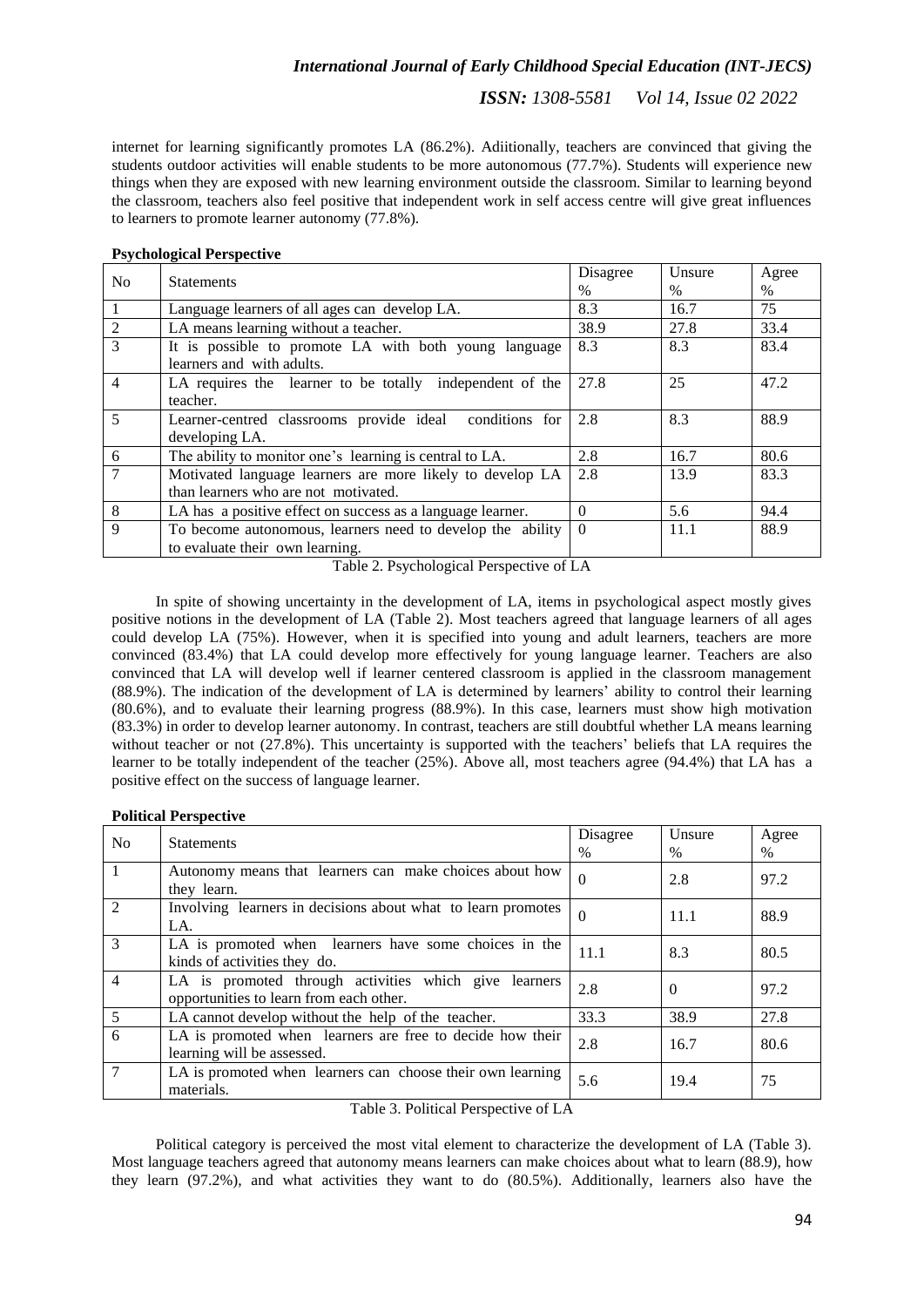# *International Journal of Early Childhood Special Education (INT-JECS)*

*ISSN: 1308-5581 Vol 14, Issue 02 2022*

oppotunities to learn from each other (97.2%), and have freedom to decide how their learning will be assessed (80.6%). In contrast, teachers still unsure (38.9%) whether LA could develop without the help of teachers or not(33.3%).

## **Social Perspective**

| No.                                                       | <b>Statements</b>                                                   | Disagree | Unsure | Agree |  |
|-----------------------------------------------------------|---------------------------------------------------------------------|----------|--------|-------|--|
|                                                           |                                                                     | $\%$     | $\%$   | $\%$  |  |
|                                                           | LA can be achieved by learners of all cultural backgrounds.         | 2.8      | 13.9   | 83,3  |  |
| 2                                                         | LA is promoted by activities that encourage learners to work        | 13.9     | 13.9   | 72,3  |  |
|                                                           | together.                                                           |          |        |       |  |
| $\mathcal{E}$                                             | LA is a concept which is not suited to non-Western learners.        | 41.6     | 33.3   | 25    |  |
| $\overline{4}$                                            | Cooperative group work activities support the development of<br>LA. | 2,8      | 2.8    | 94.5  |  |
|                                                           | Learning to work alone is central to the development of LA.         | 16,7     | 36,1   | 47,2  |  |
| $\mathbf{m}$ is a $\mathbf{m}$ in the set of $\mathbf{m}$ |                                                                     |          |        |       |  |

Table 4. Social Perspective of LA

The last is social aspect (Table 4). Here, teachers agreed that LA could be practiced by learners of all cultural backgrounds (83.3%). However, when the discussion goes further in terms of western and non western issue, teachers are doubtful (33.3%) whether the concept of LA is applicable or not for eastern learners. This gives implication that teachers are not convinced whether the skills of LA could be applied in Indonesian educational context. Based on teacher's perception, activities that encourage learners to work together and cooperative group work activities are believed to promote LA showing significant rate (72.3%) and (94.5%) respectively.

## **B. Desirability and Feasibility**

The results of the questionnaire concerning the teachers' desirability in involving learners in a range of language course decisions are shown as follows:

| No                                       | <b>Statements</b>                         | Desirability |           | Feasibility |          |
|------------------------------------------|-------------------------------------------|--------------|-----------|-------------|----------|
|                                          |                                           | Undesirable  | Desirable | Unfeasible  | Feasible |
| Leaners are inlvolved in decision about: |                                           |              | $\%$      |             |          |
|                                          | The objectives of a course                | 22.2         | 77.8      | 30.5        | 69.5     |
| 2                                        | The materials used                        | 13.9         | 86.1      | 25          | 75       |
| 3                                        | The kinds of tasks and activities they do | 11.1         | 88.9      | 16.7        | 83.3     |
| $\overline{4}$                           | The topics discussed                      | 16.7         | 83.4      | 25          | 75       |
| $\overline{5}$                           | How learning is assessed                  | 5.6          | 94.5      | 13.9        | 86.1     |
| 6                                        | The teaching methods used                 | 11.1         | 88.9      | 22.2        | 77.8     |
| 7                                        | Classroom management                      | 2.8          | 97.3      | 22.2        | 77.8     |

Table 5. Teachers' Desirability and Feasibility

In all cases (see Table 5), teachers were positive about involving learners in a range of language course decisions. First of all, teachers are quite desirable to involve learners in determining the objective of the course (77.8%). Concerning the use of materials, teachers are desirable to give freedom for the students to select their own materials (86.1%) which enhance the students' motivation to learn. Teachers also show their high desirability in involving learners to choose their own tasks and activities (88.9%), select their own topics to be discussed (83.4%) and choose their own methods of learning (88.9%). The highest percentage of teachers' desirability is involving learners to assess their own learning progress (94.5%) and involving learners to determine the kinds of classroom management the learners like (97.3%).

Like the results of teachers' desirability of fostering LA in the classroom, teachers also show their positive responses regarding the feasibility of involving learners in a range of language course decisions. Student involvement in decision making was seen to be most feasible in relation to the kinds of task and activities (83.3%) and the procedure how learning is assessed (86.1%). The feasibility in involving learners to determine the format of classroom management has the same rate as to determine the teaching methods used by learners (77.8%). This also happens in case of inlvolving learners to choose the materials and topics to be discussed (75%). In terms of determining the objectives of the course, although teachers view it is still feasible, the percentage is the lowest among other aspects of feasibility (69.5%).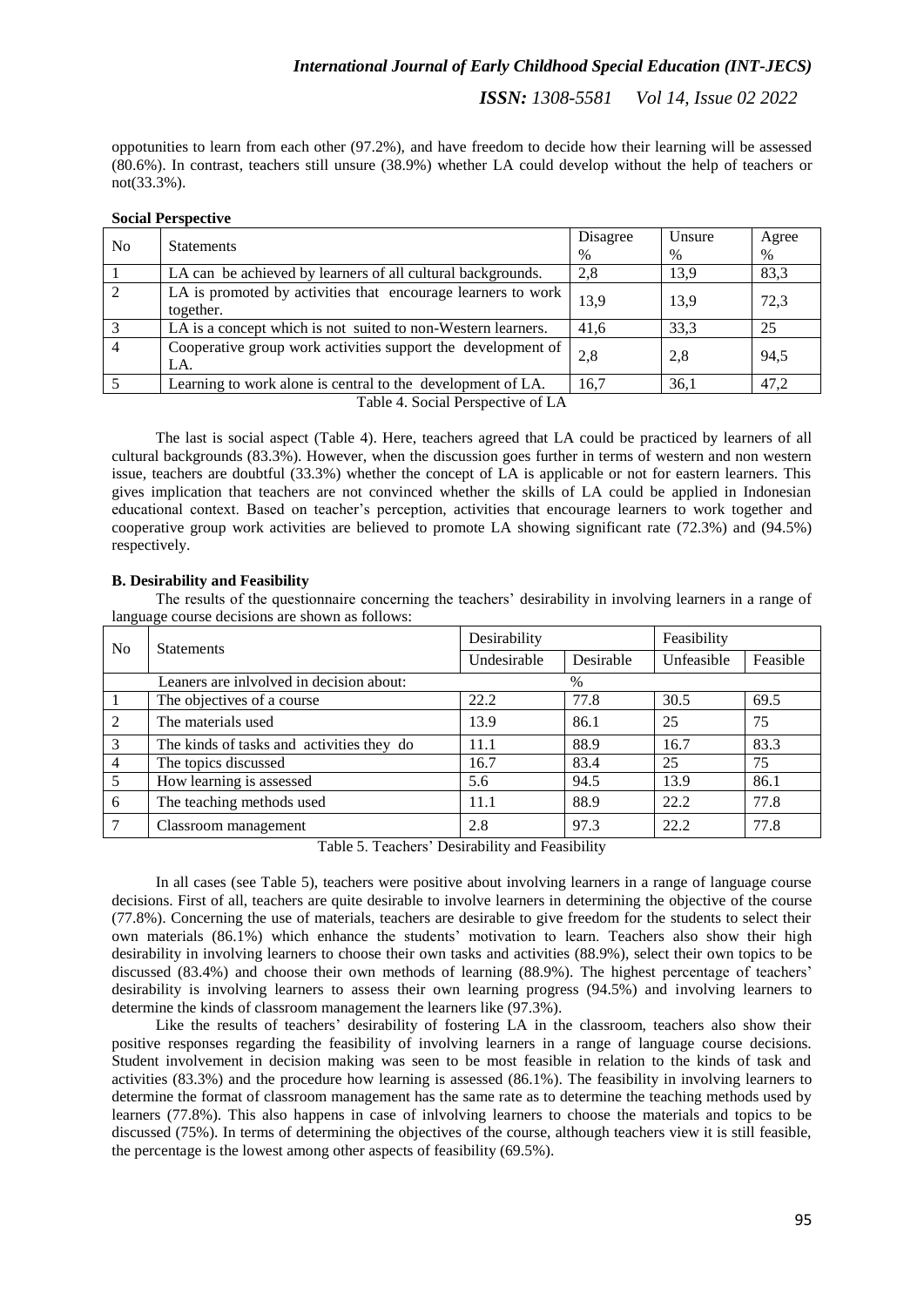## **4. DISCUSSION**

## **Teachers' Beliefs about LA**

Like many other research findings (Borg & Al-Busaidi, 2012a, 2012b; Chan, 2003; Joshi, 2011; Nguyen, 2016), EFL teachers in Indonesia acknowledged the value of LA in language learning. However, teachers' viewpoint are greatly influenced by their understanding towards national curriculum. The curriculum has mandated EFL teachers to equip the students with the 21st century skills such as creative, productive, critical, independent, collaborative and communicative thinking skills (Minister Decree No 20, 2016). Among four categories of teachers' beliefs about LA (technical, psychological, political, social), teachers are merely convinced about technical aspect which could develop LA in language learning.

In technical perspective, most teachers believe that learning activities in the library could promote LA effectively. Library provides a quiet and safe place for self study. Learners could carry out many activities such as finding literature of research, reading books, writing essay or doing school task independently. Similar to the function of library, self access centre provides great opportunities for learners to perform LA behaviors in using technology. The importance of self access centre in LA development is also shown in Smith and Craig's (2013) findings that learners' consciousness was raised about what is expected of users in the autonomous use of CALL in a self-access centre.Teachers' beliefs on technical perspective would give consequence of optimizing out-ofclass task in the library and self access centre for the purpose of students' learning.

Teachers' viewpoint mostly agreed that LA could be promoted in all ages. In psychological perspective, learners must be motivated to perform LA skills. In this case, teachers believe that motivated language learners are more likely to develop LA than learners who are not motivated. However, motivation must be stimulated to appear, otherwise students will remain passive in language learning. This viewpoint corresponds towards Yagcioglu' (2015) view that students need to be motivated and trained to be autonomous learners. Unlike learner's psychological aspect, teachers'viewpoint shows uncertainty whether LA means learning without teacher or not. Esch (1998:37) emphasized that LA is NOT self-instruction/learning without teacher. The teachers still need to guide, facilitate, and help the learners to learn. This is important as learning how to learn will prepare students for lifelong learning. All in all, most teachers believe that LA has a positive effect to make the learners successful in learning English.

In political perspective, most teachers believe that autonomous learners must be able to make decisions on what to learn, how they learn, and how to assess their own learning. This in line as what has been proposed by Holec (1981:3) about the definition of autonomous learning, in which learners must take responsibility for all decisions concerning determining the objectives, defining the content and progressions, selecting methods, monitoring the procedure of acquisition and evaluating what has been acquired. In line with Holec's early definition on LA, Reinders (2010) developed a framework for cylical autonomous learning. This includes eight stages in autonomous learning process (see Figure 1).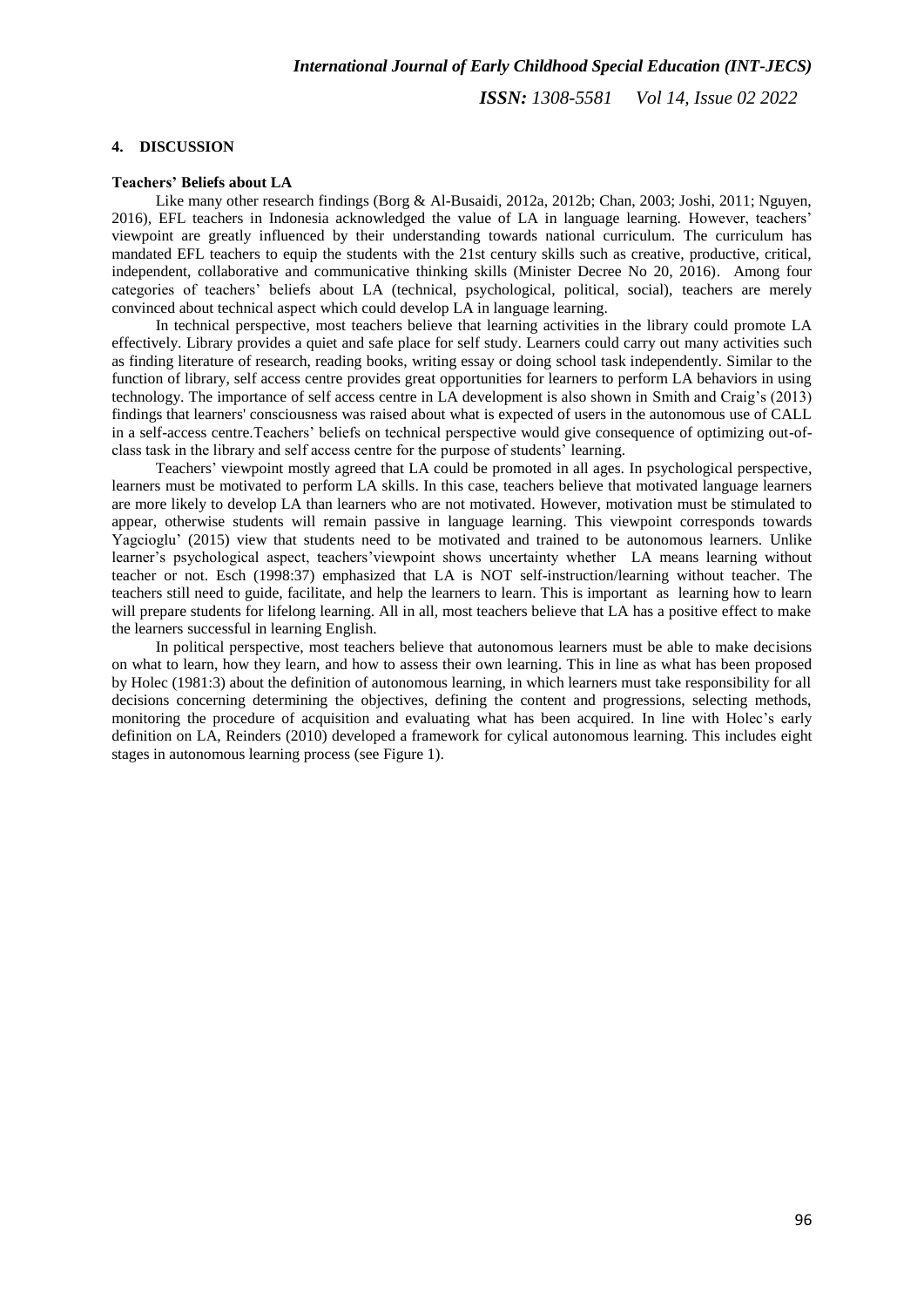

Figure 1. Autonomous Learning Process

Lastly, concerning social perspective, teachers feel positive that LA can be developed by learners of all cultural backgrounds. This indicates that LA can be fostered without seeing the aspects of ethnic group, gender, races, sexes or age groups. As long as the learners have high motivation, they can become independent learners. Teachers also believe that applying cooperative group work activities support the development of LA. In line to this issue, In Indonesian curriculum, teachers are encouraged to implement a variety of teaching methods such as project-based learning, problem-based learning and also cooperative learning. These learning methods support the development of LA. However, almost half percentage of the teachers still believe that LA is a concept which is not suited to non Western learners. This means that teachers are still pessimistic whether LA could be promoted in Indonesian context or not.

## **Desirability and Feasibility**

The results from the questionnaires about desirability and feasibility show that in all cases teachers were more positive about the desirability of involving students in making decision than they were about it's feasibility. Teachers more desired to involve students to set the classroom management. It means that teachers were willing to give more freedom to the students to determine their own way of learning. Teachers are also quite desirable to involve learners in asssessing their own learning progress. Meanwhile, the items about involving learners in selecting the teaching methods, topics discussed, the materials and kinds of tasks used have almost the same percentage. This indicates that the teachers are willing to share control to the students to determine their own way of learning in order to promote LA. The least teachers desirability is in terms of determining the learning objective.

In terms of feasibility, teachers percieved involving learners in taking decision is less feasible compared to their desirability. Among those seven items, only the selection of tasks and the procedure of assessment are quite feasible. These two items correspond to the level of desirability indicating that teachers are quite concerned in giving more freedom in the area of selecting task and determining the procedure of learning assessement. While in terms of involving learners in decision about the selection of materials used, topics discussed, teaching methods and classroom management, teachers' feasibility is less than teachers' desirability. As a result, teachers may be less optimistic that they could promote maximum learner autonomy in the classroom.

#### **5. CONCLUSION**

As a conclusion, language teachers' beliefs in promoting learner autonomy are categorized into technical, psychological, political, and social perspective. Among those four categories, only items in technical aspect are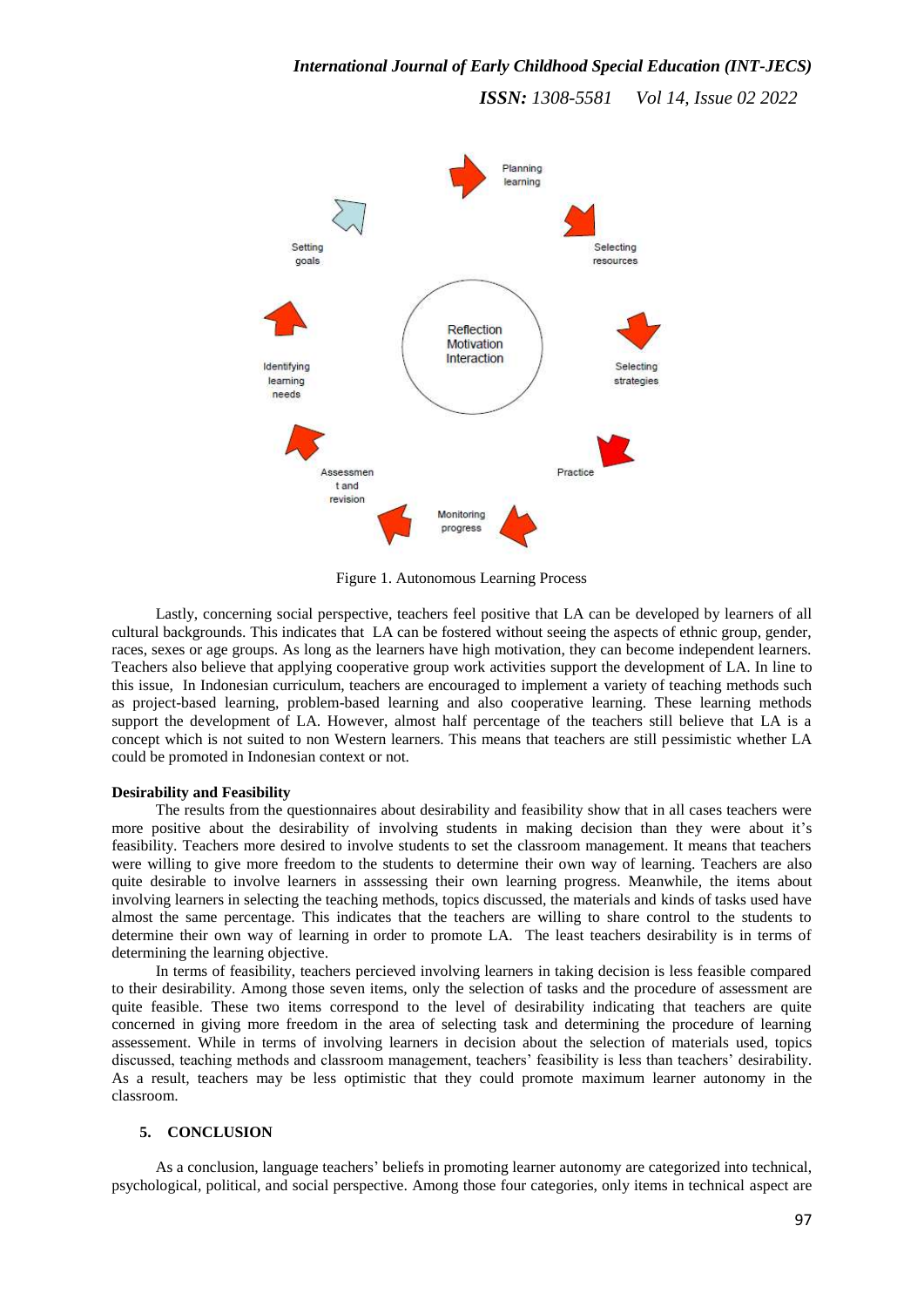believed to support total development of autonomous learning in secondary classroom, while other three categories still show uncertainty in particular items. The prominent issue in psychological perspective is that, despite autonomous learning has positive effect on the success of language learners, language teachers are still uncertain whether learner autonomy could develop effectively with or without teachers.

The findings also reveal that teachers' desirability are higher than their feasibility in involving learners to make decisions concerning language course. This indicates that language teachers are willing to promote learner autonomy, but they are still unsure about it's implementation in language learning.

## **6. REFERENCES**

- [1] Batyra, Izabela. (2016). The perspective on learner autonomy in real teachers' practives in the context of higher primary Polish EFL education. *Roczniki Humanistyczne*, Tom LXIV, zeszyt 10, 2016.
- [2] Borg, Simon., Al Busaidi, Saleh. (2012a). Teachers' beliefs and practices regarding learner autonomy. *ELT Journal Advance Access*; doi:10.1093/elt/ccro65
- [3] Borg, Simon., Al Busaidi, Saleh. (2012b). Learner autonomy: English language teachers' beliefs and practices. *ELT Research Paper* 12–07, London, England: British Council
- [4] Chan, V. (2003). Autonomous language learning: The teachers' perspectives. Teaching in Higher Education, 8(1), 33-54. http://dx.doi.org/10.1080/1356251032000052311
- [5] Esch, E. (1998). Promoting LA: Criteria for the selection of appropriate methods. In R. Pemberton, E. S. L. Li, W. W. F. Or & H. D. Pierson (Eds.),Taking control: Autonomy in language learning (pp. 35-48). Hong Kong: Hong Kong University Press.
- [6] Holec, H. (1981). *Autonomy in foreign language learning*. Oxford: Pergamon.
- [7] Haji Othman, Noor Azam., Wood, Keith. (2016). Perceptions of Learner Autonomy in English Language Education in Brunei Darussalam. In: *Language learner autonomy: Teachers' beliefs and practices in Asian contexts*. IDP Education.
- [8] Illes, Eva. (2012). Learner autonomy revisited. *ELT Journal*, Volume 66/4, Oxford University Press
- [9] Joshi, K. R. (2011). Learner perceptions and teacher beliefs about learner autonomy in language learning. *Journal of NELTA*, 16(1-2), 13-31.
- [10] Keuk, Chan Narith., Heng, Vileak. (2016). Cambodian ELT Teachers' Beliefs and Practices Regarding Language Learner Autonomy. In: *Language learner autonomy: Teachers' beliefs and practices in Asian contexts*. IDP Education.
- [11] Lengkanawati, Nenden Sri. (2016). Teachers' beliefs about learner Autonomy and its implementation in Indonesian EFL settings. In: *Language Learner Autonomy: Teachers' Beliefs and Practices in Asian Contexts*. *Camtesol, 2016,* IDP Education.
- [12] Levy, Mike. (2014). Learner autonomy, the language learner and the language technologies that assist and empower learning. *Proceedings of CLaSIC.*
- [13] Minister Decree No 20. (2016). *Graduates Competence Standard*. Jakarta: Document of Curriculum 2013
- [14] Nguyen, Loi. (2016). Learner autonomy in Vietnam: Insights from English language teachers' beliefs and practices. In: *Language Learner Autonomy: Teachers' Beliefs and Practices in Asian Contexts*. *Camtesol, 2016,* IDP Education.
- [15] Reinders, H. (2010). Towards a classroom pedagogy for learner autonomy: A framework of independent learning skills. *Australian Journal of Teacher Education*, 35, 5: 40-55.
- [16] Smith, Karen., Craig, Hana. (2013). Enhancing the autonomous use of CALL: A newcurriculum model in EFL. *Calico Journal*, 30(2), p-p 252-278. doi: 10.11139/cj.30.2.252-278